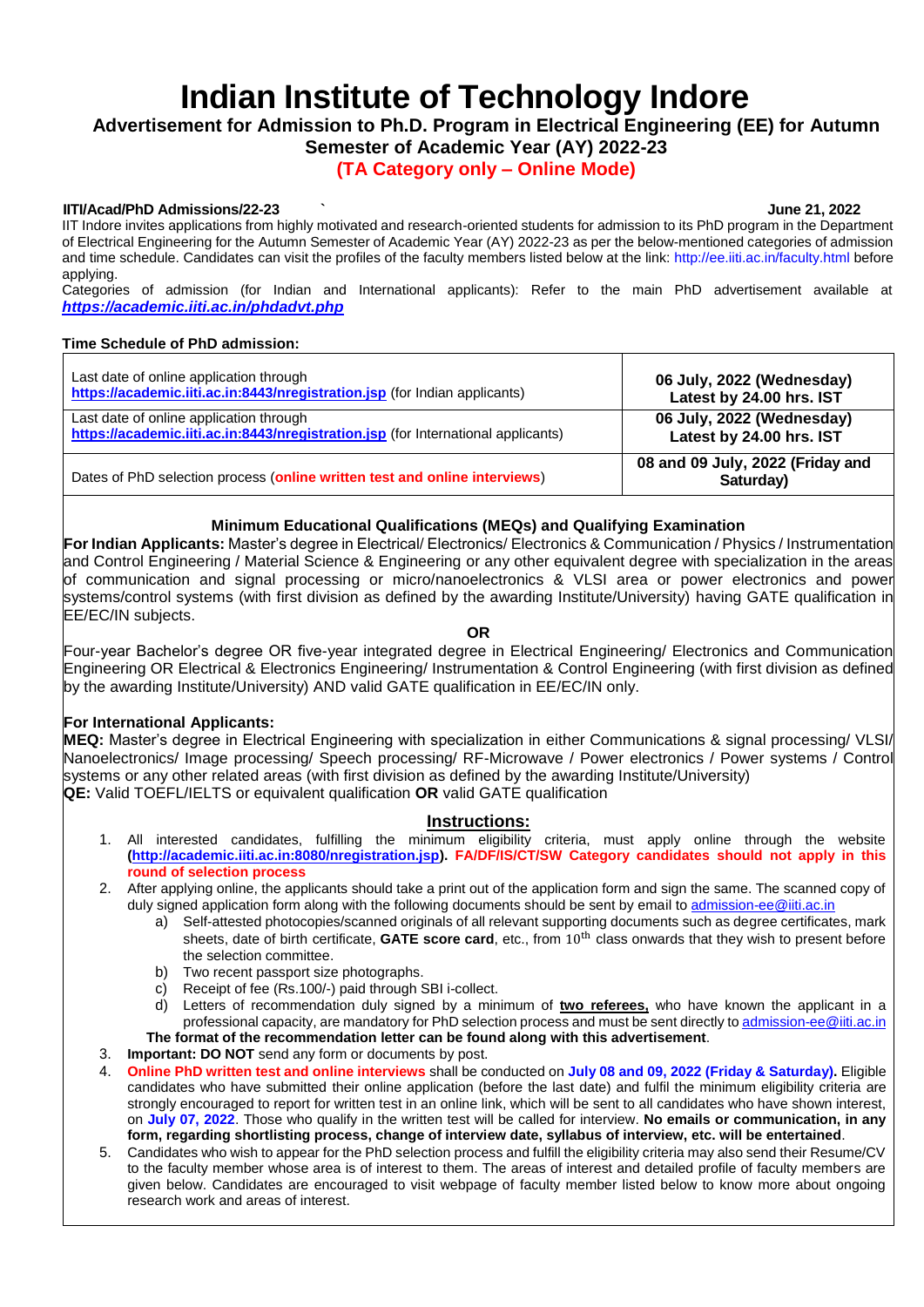- 6. Mere fulfillment of the minimum eligibility criteria does not entitle anyone for admission into the PhD program in Department of Electrical Engineering.
- 7. **Candidates who have applied against our last PhD advertisement dated May 10, 2022 need to re-apply against this advertisement**



**Prof. Santosh Kumar Vishvakarma**



**Prof. Shaibal Mukherjee**

DNN Accelerators; SRAM based In-Memory Computing Architecture for Edge AI; Reliable, Secure Design for IoT Application and Design for Reliability. He has a very strong collaboration in Industry and Academia across India and globe. As of now, 17 PhD Scholars have been awarded from his group. For details, please visit: [https://sites.google.com/site/svishvakarma/.](https://sites.google.com/site/svishvakarma/) He may be contacted at his email id [skvishvakarma@iiti.ac.in](mailto:skvishvakarma@iiti.ac.in)

Dr. Santosh Kumar Vishvakarma is leading "Nanoscale Devices, VLSI Circuit and System Design" resea rch group at IIT Indore. His research interests are VLSI Circuit and System design including Energy-Efficient and Reliable SRAM Memory Design; Enhancing Performance and Configurable Architecture for

**Hybrid Nanodevice Research Group (HNRG)** led by Prof. Shaibal Mukherjee needs sincere and motivated PhD students to work in **Nanofabricated RRAMs** in **Image Processing**, **AI and Machine Learning**, and **Data Security; HEMTs** for **Electric Vehicles** (**<http://hnrg.iiti.ac.in/>**). HNRG has strong collaboration with industries and institutions in India and in the USA, Russia, France, Portugal, Israel, Italy, Japan, Australia, Sweden, and Germany. **Candidates, having prior knowledge in MATLAB / CAD / Circuit Design tools or cleanroom experimentations are desirable**. **Till date, 15 PhD students have graduated by completing their research at HNRG**.

Former PhD graduates from HNRG are successfully placed in IIT, IISc, NITs, IIITs, and Japan (**[http://hnrg.iiti.ac.in/phd\\_graduated.php](http://hnrg.iiti.ac.in/phd_graduated.php)**). For details, contact at **[shaibal@iiti.ac.in](mailto:shaibal@iiti.ac.in)**



Dr. Vipul Singh's research group MNRG focuses on wide range of topics primarily related to **Organic electronics, Oxide based semiconductors, LSPR effect, Optoelectronic devices, Bio/chemical/gas sensors, synthesis of nanostructured materials**. MNRG strives for academically brilliant and motivated candidates having past background in Electrical/Electronics/ Instrumentation engineering/ Material Science & Engineering and Applied Physics and having passion to pursue research at the forefront of nanoelectronics and allied areas. Fellowship awardees are encouraged to apply to our group under FA category. For more details please visit our homepage[: http://www.iiti.ac.in/people/~vipul/](http://iiti.ac.in/people/~vipul/) , for more details contact me at [vipul@iiti.ac.in](mailto:vipul@iiti.ac.in)



**Prof. Abhinav Kranti** [\(akranti@iiti.ac.in\)](mailto:akranti@iiti.ac.in)

Low Power Nanoelectronics Research Group is engaged in pioneering research on capacitorless DRAM, steep switching transistors, material-device-circuit co-design and vertically stacked transistors, all of which are essential for the development of next generation logic and memory technology. The group has very strong collaborations with leading international researchers, and after completing PhD, students often receive offers for post-doctoral positions abroad. Exceptionally talented and motivated candidates, with strong interest in Semiconductor Devices, CMOS, Nanoelectronics, Biosensors, VLSI and Circuit Design intending to work on emerging research problems are strongly encouraged to apply. For more information, please visit:<http://iiti.ac.in/people/~akranti/>

Dr. Nitya Tiwari works in the areas of signal processing and speech processing, particularly speech



enhancement for listeners with hearing impairment. Her research interests include development of signal processing based and machine learning based techniques for single microphone and multi-microphone speech enhancement. She is also interested in development of real-time noise suppression algorithms with low memory, latency, and computational complexity for use in hearing assistive devices. She is looking for Ph.D. students who have background in and are keen to work in above mentioned areas. Email: [hlnityatiwari@gmail.com](mailto:hlnityatiwari@gmail.com) Website:<https://sites.google.com/view/nityatiwariiiticom/home>

 **Dr. Nitya Tiwari**



**Dr. Sumit Gautam**

Dr. Sumit Gautam joined the Department of Electrical Engineering at IIT Indore in Dec'21. He has prior working experience in both industry and academia. His research interests pertain to (but not limited to): Simultaneous Wireless Information and Power Transmission (SWIPT), Wireless Energy Harvesting Methods, Wireless Edge-Caching based cooperative networks, Fronthaul load management: 5G-andbeyond/6G Wireless Communications, and Intelligent Reflecting Surface (IRS)-assisted SWIPT. Interested candidate(s) with good background in Communications/Signal Processing/Mathematics (Optimization Theory)/Computer Science (good coding skills in MATLAB/Python/C++) or equivalent is/are highly encouraged to apply. For more information about his works, please visit: [https://sites.google.com/site/sumitgautamjbp/home,](https://sites.google.com/site/sumitgautamjbp/home) or kindly write to him at: [sumit.gautam@iiti.ac.in](mailto:sumit.gautam@iiti.ac.in)